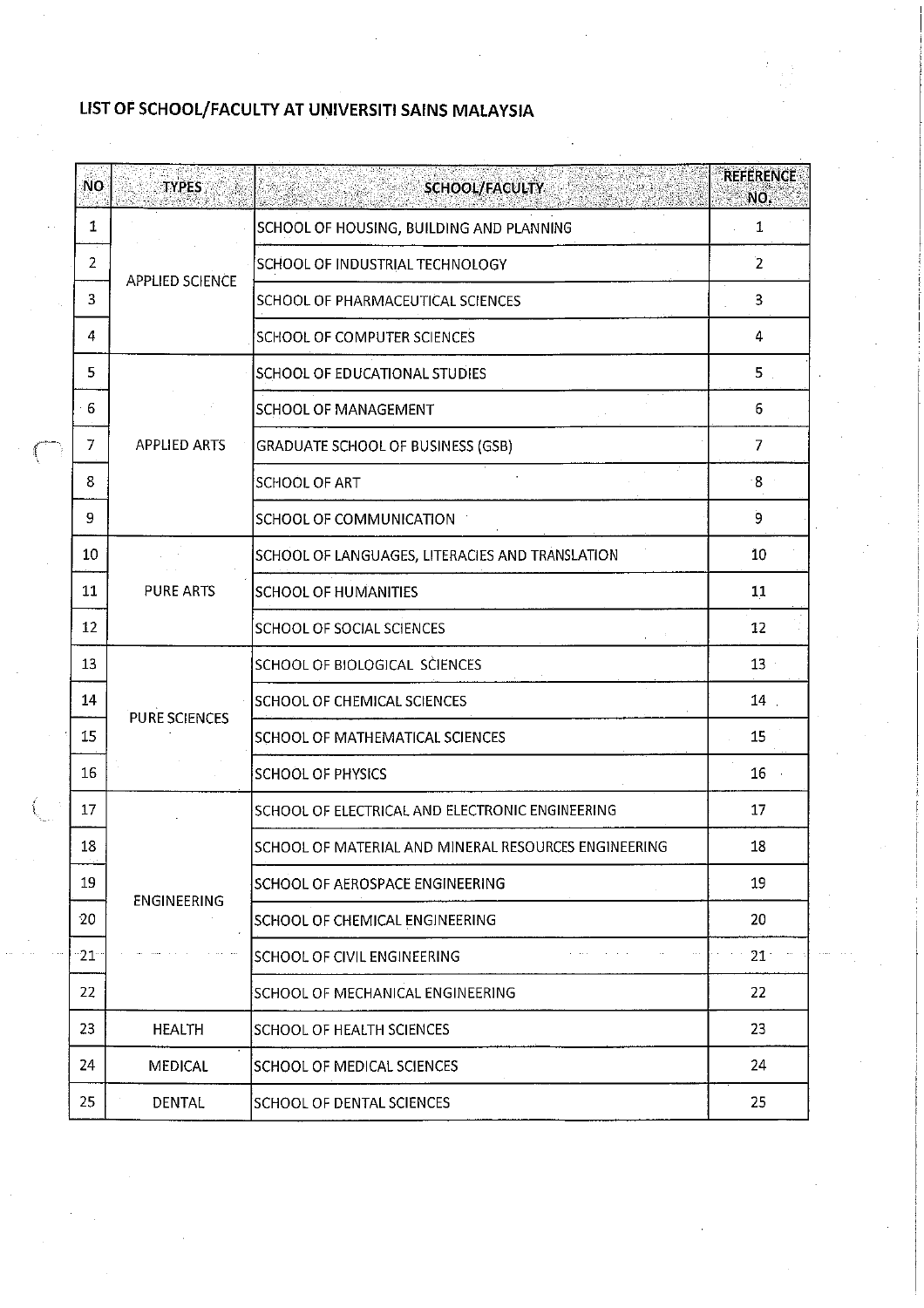

## **USM Partner Universities for Exchange**

**INTERNATIONAL MOBILITY & COLLABORATION CENTRE (IMCC)**

|                          |                   |                                                                           |                                                              |                 | <b>SEMESTER I</b> |                      | <b>SEMESTER II</b> |              | applied sciences |                |                |                |   | applied arts   |   |   |         | pure art     |    |    | pure sciences |              |    |    | engineering |              |    | health |    | dental |  |
|--------------------------|-------------------|---------------------------------------------------------------------------|--------------------------------------------------------------|-----------------|-------------------|----------------------|--------------------|--------------|------------------|----------------|----------------|----------------|---|----------------|---|---|---------|--------------|----|----|---------------|--------------|----|----|-------------|--------------|----|--------|----|--------|--|
| <b>NO</b>                | <b>COUNTRY</b>    | <b>UNIVERSITY</b>                                                         | <b>WEBSITE</b>                                               | <b>Semester</b> | <b>Deadline</b>   | Semester             | <b>Deadline</b>    | $\mathbf{1}$ | $\overline{2}$   | 3 <sup>2</sup> | $\overline{4}$ | 5 <sup>2</sup> | 6 | $\overline{7}$ | 8 | 9 | $10-10$ | $11 \mid 12$ | 13 | 14 |               | $15 \mid 16$ | 17 | 18 | 19          | $20 \mid 21$ | 22 | 23     | 24 | 25     |  |
| $\,$ 1                   |                   | Australian Council of Education Research                                  | https://www.acer.org/au/                                     |                 |                   |                      |                    |              |                  |                |                |                |   |                |   |   |         |              |    |    |               |              |    |    |             |              |    |        |    |        |  |
| $\overline{2}$           |                   | La Trobe University                                                       | https://www.latrobe.edu.au/                                  |                 |                   |                      |                    |              |                  |                |                |                |   |                |   |   |         |              |    |    |               |              |    |    |             |              |    |        |    |        |  |
| $\overline{\mathbf{3}}$  | AUSTRALIA         | THE UNIVERSITY OF WESTERN AUSTRALIA (UWA)                                 | https://www.uwa.edu.au/stu<br>dv/GLOBAL-EXCELLENCE-          |                 |                   |                      |                    |              |                  |                |                |                |   |                |   |   |         |              |    |    |               |              |    |    |             |              |    |        |    |        |  |
| $\overline{4}$           |                   | Griffith University                                                       | https://www.griffith.edu.au/                                 |                 |                   |                      |                    |              |                  |                |                |                |   |                |   |   |         |              |    |    |               |              |    |    |             |              |    |        |    |        |  |
| $\overline{\phantom{0}}$ |                   | MURDOCH UNIVERSITY                                                        | http://tiny.cc/a33iez                                        | Feb - June      | 30-Nov            | Aug - Nov            | 31-May             |              |                  |                |                |                |   |                |   |   |         |              |    |    |               |              |    |    |             |              |    |        |    |        |  |
| 6                        | <b>AUSTRIA</b>    | FH KUFSTEIN TIROL                                                         | https://www.fh-<br>kufstein.ac.at/eng/                       | Sept - Feb      | 31-May            | Mar - July           | 30-Nov             |              |                  |                |                |                |   |                |   |   |         |              |    |    |               |              |    |    |             |              |    |        |    |        |  |
| $\overline{7}$           | <b>BANGLADESH</b> | SOUTHERN UNIVERSITY BANGLADESH                                            | http://www.southern.edu.bd                                   |                 |                   | REFER WEBSITE        |                    |              |                  |                |                |                |   |                |   |   |         |              |    |    |               |              |    |    |             |              |    |        |    |        |  |
| $\boldsymbol{8}$         | <b>BELGIUM</b>    | UNIVERSITE SAINT-LOUIS-BRUXELLES                                          | http://www.usaintlouis.be/                                   | Sept - Jan      | 15-May            | Feb-July             | 15-Oct             |              |                  |                |                |                |   |                |   |   |         |              |    |    |               |              |    |    |             |              |    |        |    |        |  |
| 9                        | <b>BRUNEI</b>     | UNIVERSITI BRUNEI DARUSSALAM                                              | http://www.ubd.edu.bn/                                       | Aug - Dec       | 30-Apr            | Jan - May            | 30-Sep             |              |                  |                |                |                |   |                |   |   |         |              |    |    |               |              |    |    |             |              |    |        |    |        |  |
| $10\,$                   | <b>AUSTRIA</b>    | THE UNIVERSITY OF BRITISH COLUMBIA                                        | https://www.ubc.ca/                                          | Sept - Dec      | 15-Mar            | Jan - Apr            | 25-Aug             |              |                  |                |                |                |   |                |   |   |         |              |    |    |               |              |    |    |             |              |    |        |    |        |  |
| ${\bf 11}$               |                   | XI'AN JIAOTONG UNIVERSITY                                                 | http://men.xjtu.edu.cn/                                      |                 |                   | <b>REFER WEBSITE</b> |                    |              |                  |                |                |                |   |                |   |   |         |              |    |    |               |              |    |    |             |              |    |        |    |        |  |
| $12\,$                   |                   | NATIONAL CHUNG HSING UNIVERSITY                                           | https://www.nchu.edu.tw/en-<br>index                         |                 |                   |                      |                    |              |                  |                |                |                |   |                |   |   |         |              |    |    |               |              |    |    |             |              |    |        |    |        |  |
| 13                       |                   | YANGTZE NORMAL UNIVERSITY (IMCC)                                          | https://www.digiedupro.com/<br>yangtze-normal-university/    |                 |                   |                      |                    |              |                  |                |                |                |   |                |   |   |         |              |    |    |               |              |    |    |             |              |    |        |    |        |  |
| 14                       |                   | Hainan College of Foreign Studies                                         | http://hncfs.edu.cn/lan/index<br>.asp                        |                 |                   |                      |                    |              |                  |                |                |                |   |                |   |   |         |              |    |    |               |              |    |    |             |              |    |        |    |        |  |
| 15                       |                   | CENTRAL CHINA NORMAL UNIVERSITY                                           | http://english.ccnu.edu.cn/                                  |                 |                   |                      |                    |              |                  |                |                |                |   |                |   |   |         |              |    |    |               |              |    |    |             |              |    |        |    |        |  |
| $16\,$                   |                   | TIANJING UNIVERSITY OF FOREIGN STUDIES                                    | http://www.at0086.com/Tian<br>in-Foreign-Studies-University, |                 |                   |                      |                    |              |                  |                |                |                |   |                |   |   |         |              |    |    |               |              |    |    |             |              |    |        |    |        |  |
| 17                       |                   | UNIVERSITY OF NOTTINGHAM NINGBO CHINA                                     | https://www.nottingham.edu.<br>cn/en/index.aspx              |                 |                   |                      |                    |              |                  |                |                |                |   |                |   |   |         |              |    |    |               |              |    |    |             |              |    |        |    |        |  |
| 18                       | China             | ZHEJIANG POLICE COLLEGE                                                   |                                                              |                 |                   |                      |                    |              |                  |                |                |                |   |                |   |   |         |              |    |    |               |              |    |    |             |              |    |        |    |        |  |
| 19                       |                   | YangTze Normal Unversity - STUDENT AND STAFF EXCHANGE<br>AGREEMENT (IMCC) | http://yznu.admissions.cn/                                   |                 |                   |                      |                    |              |                  |                |                |                |   |                |   |   |         |              |    |    |               |              |    |    |             |              |    |        |    |        |  |
| 20                       |                   | Yangtze Normal University - COOPERATION AGREEMENT ON JOIN                 | http://yznu.admissions.cn/                                   |                 |                   |                      |                    |              |                  |                |                |                |   |                |   |   |         |              |    |    |               |              |    |    |             |              |    |        |    |        |  |
| 21                       |                   | Yangtze Normal University - Memorandum On Academic Collabora              | http://yznu.admissions.cn/                                   |                 |                   |                      |                    |              |                  |                |                |                |   |                |   |   |         |              |    |    |               |              |    |    |             |              |    |        |    |        |  |
| 22                       |                   | CHENGDU UNIVERSITY, CHINA                                                 | https://en.cdu.edu.cn/                                       |                 |                   |                      |                    |              |                  |                |                |                |   |                |   |   |         |              |    |    |               |              |    |    |             |              |    |        |    |        |  |
| 23                       |                   | HUNAN NORMAL UNIVERSITY                                                   | https://english.hunnu.edu.cn                                 |                 |                   |                      |                    |              |                  |                |                |                |   |                |   |   |         |              |    |    |               |              |    |    |             |              |    |        |    |        |  |
| 24                       |                   | MINJIANG UNIVERSITY                                                       | 2019/1224/c3446a88693/pag                                    |                 |                   |                      |                    |              |                  |                |                |                |   |                |   |   |         |              |    |    |               |              |    |    |             |              |    |        |    |        |  |
| 25                       | <b>CYPRUS</b>     | CYPRUS SCIENCE UNIVERSITY                                                 | https://www.csu.edu.tr/en/h<br>ome/                          |                 |                   |                      |                    |              |                  |                |                |                |   |                |   |   |         |              |    |    |               |              |    |    |             |              |    |        |    |        |  |
| 26                       | EGYPT             | AL FANAR UNIVERSITY                                                       |                                                              |                 |                   |                      |                    |              |                  |                |                |                |   |                |   |   |         |              |    |    |               |              |    |    |             |              |    |        |    |        |  |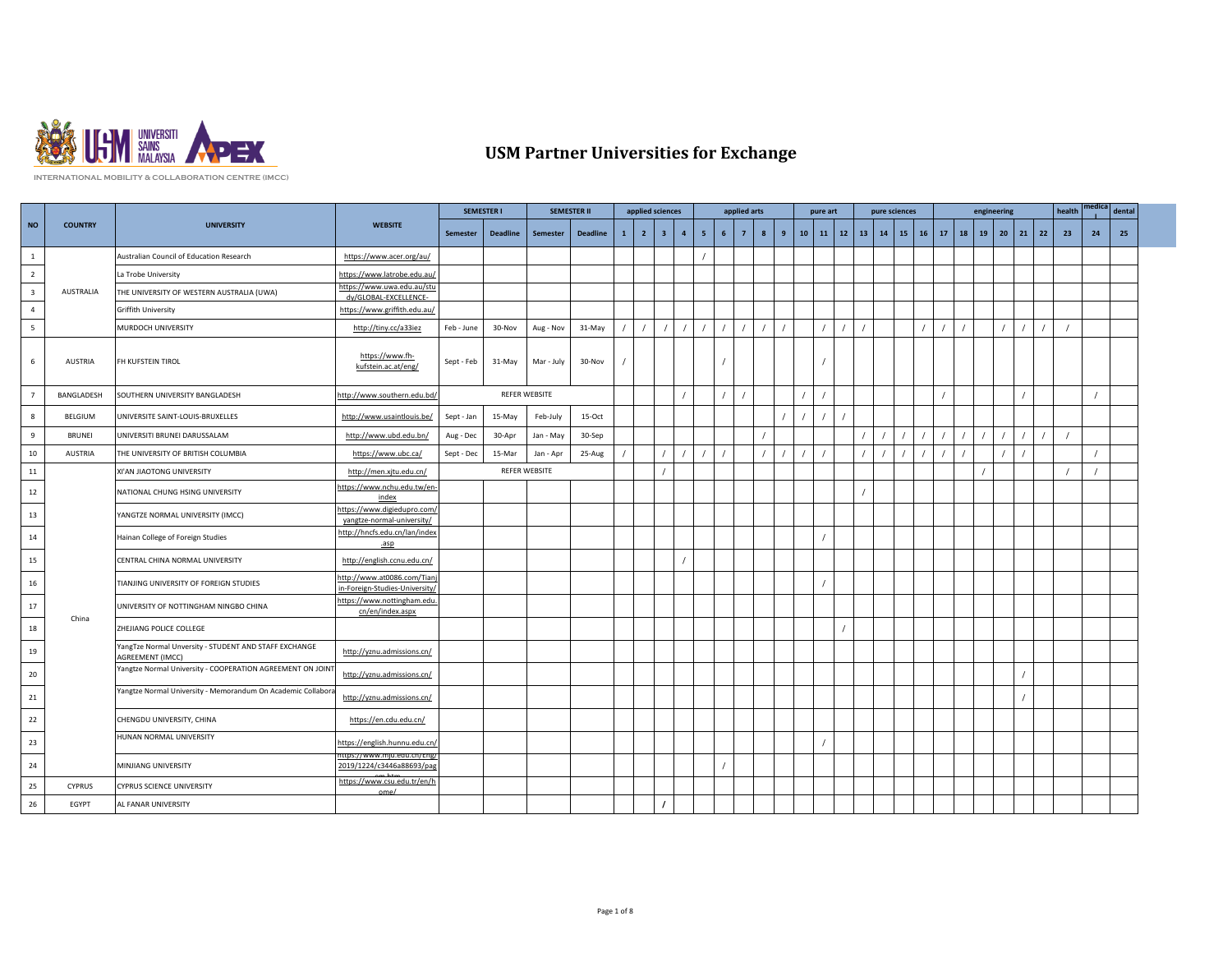|           |                |                                                                                                                         |                                                                                                                                                               |                          | <b>SEMESTER I</b> |                    | <b>SEMESTER II</b> |              | applied sciences |                         |                         |                |   | applied arts   |                  |   |    | pure art   |    |              | pure sciences |    |          |    |    | engineering |           |    |    | health | medica | dental |  |
|-----------|----------------|-------------------------------------------------------------------------------------------------------------------------|---------------------------------------------------------------------------------------------------------------------------------------------------------------|--------------------------|-------------------|--------------------|--------------------|--------------|------------------|-------------------------|-------------------------|----------------|---|----------------|------------------|---|----|------------|----|--------------|---------------|----|----------|----|----|-------------|-----------|----|----|--------|--------|--------|--|
| <b>NO</b> | <b>COUNTRY</b> | <b>UNIVERSITY</b>                                                                                                       | <b>WEBSITE</b>                                                                                                                                                | Semester                 | <b>Deadline</b>   | <b>Semester</b>    | <b>Deadline</b>    | $\mathbf{1}$ | $\overline{2}$   | $\overline{\mathbf{3}}$ | $\overline{\mathbf{4}}$ | 5 <sub>1</sub> | 6 | $\overline{7}$ | $\boldsymbol{8}$ | 9 | 10 | ${\bf 11}$ | 12 | $13 \mid 14$ |               | 15 | 16       | 17 | 18 |             | $19$   20 | 21 | 22 | 23     | 24     | 25     |  |
| 27        | ENGLAND        | University of Hull                                                                                                      | https://www.hull.ac.uk/                                                                                                                                       |                          |                   |                    |                    |              |                  |                         |                         |                |   |                |                  |   |    |            |    |              |               |    |          |    |    |             |           |    |    |        |        |        |  |
| 28        |                | TAMPERE UNIVERSITY (merger between University of Tampere<br>and Tampere University of Technology)                       | www.tut.fi/en/home                                                                                                                                            | Aug - Dec                | 15-May            | Jan - May          | 15-Oct             |              |                  |                         |                         |                |   |                |                  |   |    |            |    |              |               |    | $\prime$ |    |    |             |           |    |    |        |        |        |  |
| 29        | <b>FINLAND</b> | HELSINKI METROPOLIA UNIVERSITY OF APPLIED SCIENCES                                                                      | www.metropolia.fi/exchange                                                                                                                                    | Sept - Nov               | 01-May            | Mac - May          | 01-Nov             |              |                  |                         |                         |                |   |                |                  |   |    |            |    |              |               |    |          |    |    |             |           |    |    |        |        |        |  |
| 30        |                | LAPPEENRANTA UNIVERSITY OF TECHNOLOGY (LUT UNIVERSITY -<br>Sekarang gabung Lappeenranta-Lahti University of Technology) | http://www.lut.fi/web/en                                                                                                                                      | Oct - Dec                | 06-May            | Jan - May          | 14-Oct             |              |                  |                         |                         |                |   |                |                  |   |    |            |    |              |               |    |          |    |    |             |           |    |    |        |        |        |  |
| 31        |                | SATAKUNTA UNIVERSITY OF APPLIED SCIENCES                                                                                | http://www.samk.fi/english/                                                                                                                                   | Aug - Dec                | 30-May            | Jan - Jun          | 30-Aug             |              |                  |                         |                         |                |   |                |                  |   |    |            |    |              |               |    |          |    |    |             |           |    |    |        |        |        |  |
| 32        |                | INSTITUT NATIONAL DES SCIENCES APPLIQUEES DE TOULOUSE<br>(INSA TOULOUSE)                                                | <b>UPPSALA UNIVERSITY</b>                                                                                                                                     |                          |                   |                    |                    |              |                  |                         |                         |                |   |                |                  |   |    |            |    |              |               |    |          |    |    |             |           |    |    |        |        |        |  |
| 33        | France         | <b>SUP' BIOTECH</b>                                                                                                     | <b>UPPSALA UNIVERSITY</b>                                                                                                                                     | 1 SEP - 31<br><b>DEC</b> | 15-May            | 31 JAN - 30<br>JUL | 15-Oct             |              |                  |                         |                         |                |   |                |                  |   |    |            |    |              |               |    |          |    |    |             |           |    |    |        |        |        |  |
| 34        |                | University of South Brittany                                                                                            | https://www.univ-<br>ubs.fr/en/index.html                                                                                                                     |                          |                   |                    |                    |              |                  |                         |                         |                |   |                |                  |   |    |            |    |              |               |    |          |    |    |             |           |    |    |        |        |        |  |
| 35        |                | FH AACHEN UNIVERSITY OF APPLIED SCIENCES                                                                                | https://www.fh-aachen.de/                                                                                                                                     |                          |                   |                    |                    |              |                  |                         |                         |                |   |                |                  |   |    |            |    |              |               |    |          |    |    |             |           |    |    |        |        |        |  |
| 36        |                |                                                                                                                         |                                                                                                                                                               |                          |                   |                    |                    |              |                  |                         |                         |                |   |                |                  |   |    |            |    |              |               |    |          |    |    |             |           |    |    |        |        |        |  |
| 37        |                | HOCHSCHULE RHEINMAIN UNIVERSITY OF APPLIED SCIENCES                                                                     | https://www.hs-<br>rm.de/en/international/from-<br>abroad/application                                                                                         |                          | 15-May            |                    | 15-Oct             |              |                  |                         |                         |                |   |                |                  |   |    |            |    |              |               |    |          |    |    |             |           |    |    |        |        |        |  |
| 38        | Germany        | Hochschule Konstanz - University of Applied Sciences (HTWG)                                                             | https://www.htwg-<br>konstanz.de/en/academics/in<br>ernational-office/international<br>students/incoming-exchange-<br>students-from-partner-<br>universities/ | OCT - FEB                | 16-Jun            | MARC - JUL         | 02-Dec             |              |                  |                         |                         |                |   |                |                  |   |    |            |    |              |               |    |          |    |    |             |           |    |    |        |        |        |  |
| 39        |                | TECHNISCHE HOCHSCHULE NUERBERG GEORG SIMON OHM                                                                          | https://www.th-<br>nuernberg.de/                                                                                                                              |                          |                   |                    |                    |              |                  |                         |                         |                |   |                |                  |   |    |            |    |              |               |    |          |    |    |             |           |    |    |        |        |        |  |
| 40        |                | SCHOOL OF CIVIL ENGINEERING, HTWG KONSTANZ                                                                              | <u>ittps://www.iitwg-</u><br>konstanz.de/en/the-                                                                                                              |                          |                   |                    |                    |              |                  |                         |                         |                |   |                |                  |   |    |            |    |              |               |    |          |    |    |             |           |    |    |        |        |        |  |
| 41        |                | IT-SECURITY AND SECURITY MANAGEMENT, UNIVERSITY<br><b>HAMBURG</b>                                                       | <u>nttps://www.inr.tm</u><br>hamburg.de/inst/ab/snp/hom                                                                                                       |                          |                   |                    |                    |              |                  |                         |                         |                |   |                |                  |   |    |            |    |              |               |    |          |    |    |             |           |    |    |        |        |        |  |
| 42        |                | CLAUSTHAL UNIVERSITY OF TECHNOLOGY (years are different)                                                                | https://www.tu-clausthal.de/                                                                                                                                  |                          |                   |                    |                    |              |                  |                         |                         |                |   |                |                  |   |    |            |    |              |               |    |          |    |    |             |           |    |    |        |        |        |  |
| 43        |                | Hochschule Bremen City University of Applied Sciences                                                                   | https://www.hs-<br>bremen.de/internet/en/                                                                                                                     |                          |                   |                    |                    |              |                  |                         |                         |                |   |                |                  |   |    |            |    |              |               |    |          |    |    |             |           |    |    |        |        |        |  |
| 44        |                | THE UNIVERSITY OF HONG KONG                                                                                             | https://www.hku.hk/                                                                                                                                           | Sept - Dec               | 15-May            | Jan - June         | 30-Sept            |              |                  |                         |                         |                |   |                |                  |   |    |            |    |              |               |    |          |    |    |             |           |    |    |        |        |        |  |
| 45        |                | HONG KONG BAPTIST UNIVERSITY                                                                                            | https://www.hkbu.edu.hk/en<br>g/main/index.isp                                                                                                                |                          |                   |                    |                    |              |                  |                         |                         |                |   |                |                  |   |    |            |    |              |               |    |          |    |    |             |           |    |    |        |        |        |  |
| 46        |                | CITY UNIVERSITY OF HONG KONG                                                                                            | http://www.cityu.edu.hk/                                                                                                                                      | Sept - Dec               | 15-May            | Jan - May          | 15-Oct             |              |                  |                         |                         |                |   |                |                  |   |    |            |    |              |               |    |          |    |    |             |           |    |    |        |        |        |  |
| $47\,$    | <b>HUNGARY</b> | OBUDA UNIVERSITY                                                                                                        | https://www.uni-<br>obuda.hu/en                                                                                                                               |                          |                   |                    |                    |              |                  |                         |                         |                |   |                |                  |   |    |            |    |              |               |    |          |    |    |             |           |    |    |        |        |        |  |
| 48        |                | MEENAKSHI SUNDARARAJAN ENGINEERING COLLEGE                                                                              | http://www.msec.edu.in/                                                                                                                                       |                          |                   | REFER WEBSITE      |                    |              |                  |                         |                         |                |   |                |                  |   |    |            |    |              |               |    |          |    |    |             |           |    |    |        |        |        |  |
| 49        |                | MAHARANA PRATAP COLLEGE OF PHARMACY, INDIA                                                                              | https://mpgi.edu.in/                                                                                                                                          |                          |                   |                    |                    |              |                  |                         |                         |                |   |                |                  |   |    |            |    |              |               |    |          |    |    |             |           |    |    |        |        |        |  |
| 50        |                | REVA UNIVERSITY                                                                                                         | https://reva.edu.in/                                                                                                                                          |                          |                   |                    |                    |              |                  |                         |                         |                |   |                |                  |   |    |            |    |              |               |    |          |    |    |             |           |    |    |        |        |        |  |
| 51        |                | JAHANGIRNAGAR UNIVERSITY                                                                                                | https://www.juniv.edu/                                                                                                                                        |                          |                   |                    |                    |              |                  |                         |                         |                |   |                |                  |   |    |            |    |              |               |    |          |    |    |             |           |    |    |        |        |        |  |
| 52        | INDIA          | MOTHER TERESA WOMEN'S UNIVERSITY                                                                                        | http://www.motherteresawo<br>menuniv.ac.in/                                                                                                                   |                          |                   |                    |                    |              |                  |                         |                         |                |   |                |                  |   |    |            |    |              |               |    |          |    |    |             |           |    |    |        |        |        |  |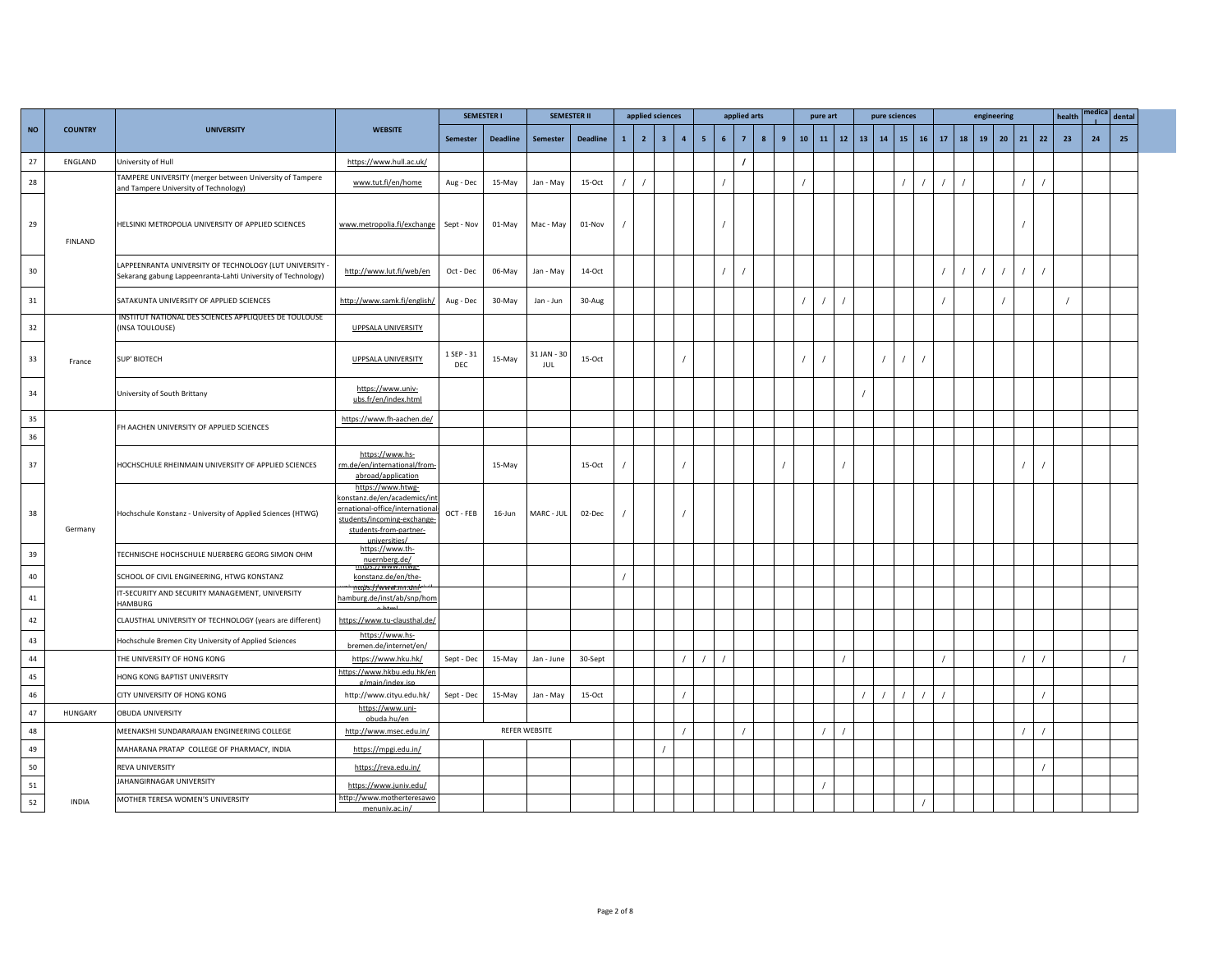|    |                |                                                 |                                     |            | <b>SEMESTER I</b> |            | <b>SEMESTER II</b> | applied sciences |              |    | applied arts   |                | pure art                                                  |  | pure sciences |  | engineering |  |     | health | medica | dental |  |
|----|----------------|-------------------------------------------------|-------------------------------------|------------|-------------------|------------|--------------------|------------------|--------------|----|----------------|----------------|-----------------------------------------------------------|--|---------------|--|-------------|--|-----|--------|--------|--------|--|
| NO | <b>COUNTRY</b> | <b>UNIVERSITY</b>                               | <b>WEBSITE</b>                      | Semester   | <b>Deadline</b>   | Semester   | <b>Deadline</b>    | $\overline{2}$   | $\mathbf{A}$ | -5 | $\overline{7}$ | $\overline{9}$ | 10   11   12   13   14   15   16   17   18   19   20   21 |  |               |  |             |  | 122 | 23     | 24     | 25     |  |
| 53 |                | RAJAGIRI COLLEGE OF SOCIAL SCIENCES             | https://rajagiri.edu/               |            |                   |            |                    |                  |              |    |                |                |                                                           |  |               |  |             |  |     |        |        |        |  |
| 54 |                | SHREE GURU GOBIND SINGH TRICENTENARY UNIVERSITY | https://sgtuniversity.ac.in/        |            |                   |            |                    |                  |              |    |                |                |                                                           |  |               |  |             |  |     |        |        |        |  |
| 55 |                | Nehru Arts and Science College (Autonomous)     | https://www.nehrucolleges.n<br>at   |            |                   |            |                    |                  |              |    |                |                |                                                           |  |               |  |             |  |     |        |        |        |  |
| 56 |                | ALIGARH MUSLIM UNIVERSITY                       | https://www.amu.ac.in/              |            |                   |            |                    |                  |              |    |                |                |                                                           |  |               |  |             |  |     |        |        |        |  |
| 57 |                | INSTITUT AGAMA ISLAM NEGERI BENGKULU (IAIN)     | https://iainbengkulu.ac.id/         |            |                   |            |                    |                  |              |    |                |                |                                                           |  |               |  |             |  |     |        |        |        |  |
| 58 |                | UNIVERSITAS MERCU BUANA                         | https://www.mercubuana.ac.i<br>d/en |            |                   |            |                    |                  |              |    |                |                |                                                           |  |               |  |             |  |     |        |        |        |  |
| 59 |                |                                                 |                                     |            |                   |            |                    |                  |              |    |                |                |                                                           |  |               |  |             |  |     |        |        |        |  |
| 60 |                | UNIVERSITAS GADJAH MADA(MoU)                    | www.ugm.ac.id/en/                   | Sept - Jan | 31-Mar            | Feb - July | 31-Aug             |                  |              |    |                |                |                                                           |  |               |  |             |  |     |        |        |        |  |
| 61 |                | UNIVERSITAS BRAWIJAYA                           | https://ub.ac.id/                   |            |                   |            |                    |                  |              |    |                |                |                                                           |  |               |  |             |  |     |        |        |        |  |
| 62 |                | UNIVERSITAS MUHAMMADIYAH YOGYAKARTA             | http://www.umy.ac.id/               | Sept - Jan | 30-Apr            | Apr - July | 31-Oct             |                  |              |    |                |                |                                                           |  |               |  |             |  |     |        |        |        |  |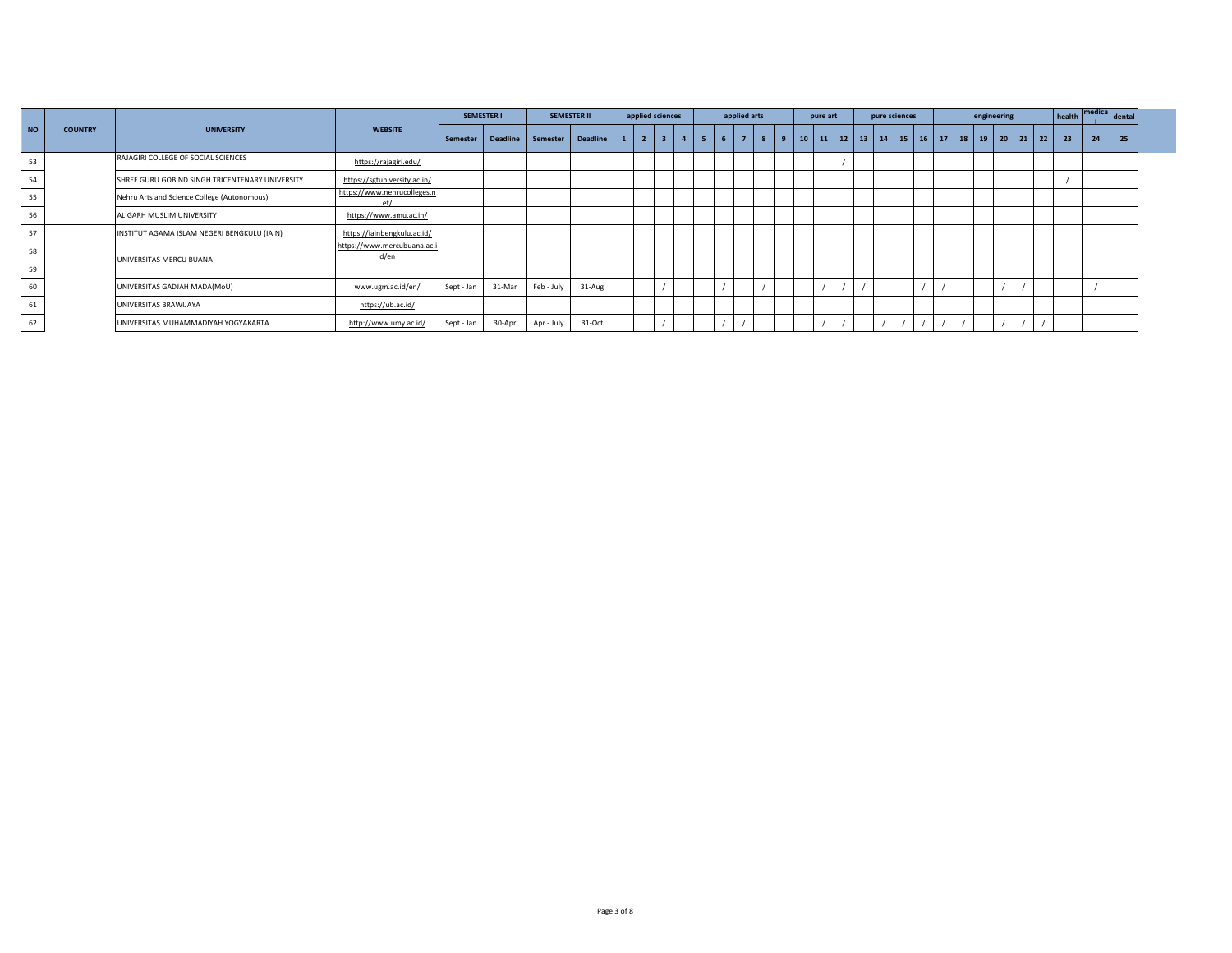|               |                |                                                               |                                                     | <b>SEMESTER I</b> |                 |                      | <b>SEMESTER II</b> |              | applied sciences |                |                |                |                 | applied arts   |   |   |         | pure art     |    | pure sciences |               |          |    | engineering  |              |          | health |    | dental |  |
|---------------|----------------|---------------------------------------------------------------|-----------------------------------------------------|-------------------|-----------------|----------------------|--------------------|--------------|------------------|----------------|----------------|----------------|-----------------|----------------|---|---|---------|--------------|----|---------------|---------------|----------|----|--------------|--------------|----------|--------|----|--------|--|
| <b>NO</b>     | <b>COUNTRY</b> | <b>UNIVERSITY</b>                                             | <b>WEBSITE</b>                                      | Semester          | <b>Deadline</b> | Semester             | <b>Deadline</b>    | $\mathbf{1}$ | $\overline{2}$   | 3 <sup>1</sup> | $\overline{4}$ | 5 <sup>1</sup> | $6\overline{6}$ | $\overline{7}$ | 8 | 9 | $10-10$ | $11 \mid 12$ | 13 |               | $14$ 15 16 17 |          | 18 | $19 \mid 20$ | $21 \mid 22$ |          | 23     | 24 | 25     |  |
| 63            |                | SYIAH KUALA UNIVERSITY                                        | http://www.unsyiah.ac.id/                           | Sept - Jan        | 30-Apr          | Apr - July           | 31-Oct             |              |                  |                |                |                |                 |                |   |   |         |              |    |               |               |          |    |              |              |          |        |    |        |  |
| 64            |                | UNIVERSITAS AIRLANGGA(MOU)                                    | http://www.unair.ac.id/                             | Sept - Jan        | 7-May           | Feb - May            | 30-Sep             |              |                  |                |                |                |                 |                |   |   |         |              |    |               |               |          |    |              |              |          |        |    |        |  |
| 65            |                | INDONESIA INSTITUTE OF SCIENCES (LIPI)                        | http://lipi.go.id/                                  |                   |                 | REFER WEBSITE        |                    |              |                  |                |                |                |                 |                |   |   |         |              |    |               |               |          |    |              |              |          |        |    |        |  |
| 66            |                | INSTITUT TEKNOLOGI BANDUNG                                    | https://usm.itb.ac.id/internati<br>onal/?page_id=24 | JAN - JUNE        | 16-Oct          |                      |                    |              |                  |                |                |                |                 |                |   |   |         |              |    |               |               |          |    |              |              |          |        |    |        |  |
| 67            |                | Universitas Malikussaleh UNIMAL                               | https://unimal.ac.id/                               |                   |                 |                      |                    |              |                  |                |                |                |                 |                |   |   |         |              |    |               |               |          |    |              |              |          |        |    |        |  |
| 68            |                | UNIVERSITAS MUHAMMADIYAH PAREPARE                             | http://www.umpar.ac.id/                             |                   |                 |                      |                    |              |                  |                |                |                |                 |                |   |   |         |              |    |               |               |          |    |              |              |          |        |    |        |  |
| 69            |                | UNIVERSITAS NEGERI SEMARANG                                   | https://unnes.ac.id/                                |                   |                 |                      |                    |              |                  |                |                |                |                 |                |   |   |         |              |    |               |               |          |    |              |              |          |        |    |        |  |
| 70            |                | UNIVERSITAS PADJADJARAN                                       | https://www.unpad.ac.id/                            |                   |                 |                      |                    |              |                  |                |                |                |                 |                |   |   |         |              |    |               |               |          |    |              |              |          |        |    |        |  |
| 71            | INDONESIA      | BOGOR AGRICULTURAL UNIVERSITY (IPB)                           | https://ipb.ac.id/                                  |                   |                 |                      |                    |              |                  |                |                |                |                 |                |   |   |         |              |    |               |               |          |    |              |              |          |        |    |        |  |
| 72            |                | FAKULTAS FARMASI UNIVERSITAS MULAWARMAN                       | https://farmasi.unmul.ac.id/                        |                   |                 |                      |                    |              |                  |                |                |                |                 |                |   |   |         |              |    |               |               |          |    |              |              |          |        |    |        |  |
| 73            |                | INSTITUT TEKNOLOGI SEPULUH NOPEMBER                           | https://www.its.ac.id/                              |                   |                 |                      |                    |              |                  |                |                |                |                 |                |   |   |         |              |    |               |               |          |    |              |              |          |        |    |        |  |
| $74\,$        |                | POLYTECHNIC OF AKAMIGAS PALEMBANG                             | https://poliakamigasplg.ac.id/                      |                   |                 |                      |                    |              |                  |                |                |                |                 |                |   |   |         |              |    |               |               |          |    |              |              |          |        |    |        |  |
| 75            |                | RG ENVIRO SDN BHD (In MALAY)                                  |                                                     |                   |                 |                      |                    |              |                  |                |                |                |                 |                |   |   |         |              |    |               |               |          |    |              |              |          |        |    |        |  |
| 76            |                | UNIVERSITAS HARAPAN MEDAN                                     | https://unhar.harapan.ac.id/                        |                   |                 |                      |                    |              |                  |                |                |                |                 |                |   |   |         |              |    |               |               |          |    |              |              |          |        |    |        |  |
| $77$          |                | UNIVERSITAS SRIWIJAYA INDONESIA                               | https://unsri.ac.id/                                |                   |                 |                      |                    |              |                  |                |                |                |                 |                |   |   |         |              |    |               |               |          |    |              |              |          |        |    |        |  |
| 78            |                | UNIVERSITAS MUHAMMADIYAH JAKARTA                              | https://umj.ac.id/                                  |                   |                 |                      |                    |              |                  |                |                |                |                 |                |   |   |         |              |    |               |               |          |    |              |              |          |        |    |        |  |
| 79            |                | UNIVERSITAS AUFA ROYHAN DI PADANGSISIMPUAN                    | https://unar.ac.id/                                 |                   |                 |                      |                    |              |                  |                |                |                |                 |                |   |   |         |              |    |               |               |          |    |              |              |          |        |    |        |  |
| 80            |                | UNIVERSITAS MUHAMMADIYAH SUMATERA UTARA                       | https://www.umsu.ac.id/                             |                   |                 |                      |                    |              |                  |                |                |                |                 |                |   |   |         |              |    |               |               |          |    |              |              |          |        |    |        |  |
| 81            |                | Informatic Management Computer Science (STMIK) Duta Bangsa Su | http://www.stmikdb.ac.id/                           |                   |                 |                      |                    |              |                  |                |                |                |                 |                |   |   |         |              |    |               |               |          |    |              |              |          |        |    |        |  |
| 82            |                | UNIVERSITAS SUMATERA UTARA                                    | https://www.usu.ac.id/id                            |                   |                 |                      |                    |              |                  |                |                |                |                 |                |   |   |         |              |    |               |               |          |    |              |              |          |        |    |        |  |
| 83            |                | UNIVERSITY OF LAMPUNG                                         | https://www.unila.ac.id/en/                         |                   |                 |                      |                    |              |                  |                |                |                |                 |                |   |   |         |              |    |               |               |          |    |              |              |          |        |    |        |  |
| 84            |                | UNIVERSITAS SULTAN AGENG TIRTAYASA (Collab Agreement)         | http://untirta.ac.id                                |                   |                 | REFER WEBSITE        |                    |              |                  |                |                |                |                 |                |   |   |         |              |    |               |               |          |    |              |              |          |        |    |        |  |
| 85            |                | TEHRAN UNIVERSITY OF MEDICAL SCIENCE (TUMS)                   | https://en.tums.ac.ir/en                            |                   |                 |                      |                    |              |                  |                |                |                |                 |                |   |   |         |              |    |               |               |          |    |              |              |          |        |    |        |  |
| 86            |                | KHARAZMI UNIVERSITY                                           | https://khu.ac.ir/en                                |                   |                 |                      |                    |              |                  |                |                |                |                 |                |   |   |         |              |    |               |               |          |    |              |              |          |        |    |        |  |
| $87\,$        |                | FERDOWSI UNIVERSITY OF MASHHAD                                | https://en.um.ac.ir/                                |                   |                 |                      |                    |              |                  |                |                |                |                 |                |   |   |         |              |    |               |               |          |    |              |              |          |        |    |        |  |
| 88            | <b>IRAN</b>    | UNIVERSITY OF TEHRAN                                          | https://ut.ac.ir/en                                 |                   |                 | REFER WEBSITE        |                    |              |                  |                |                |                |                 |                |   |   |         |              |    |               |               |          |    |              |              |          |        |    |        |  |
| 89            |                | SHIRAZ UNIVERSITY                                             | http://shirazu.ac.ir/en                             |                   |                 | REFER WEBSITE        |                    |              |                  |                |                |                |                 |                |   |   |         |              |    |               |               |          |    |              |              |          |        |    |        |  |
| $90\,$        |                | ALZAHRA UNIVERSITY                                            | https://en.alzahra.ac.ir/                           |                   |                 |                      |                    |              |                  |                |                |                |                 |                |   |   |         |              |    |               |               |          |    |              |              |          |        |    |        |  |
| $\mathsf{91}$ |                | University of Tehran                                          |                                                     |                   |                 |                      |                    |              |                  |                |                |                |                 |                |   |   |         |              |    |               |               |          |    |              |              |          |        |    |        |  |
| 92            |                | SHARIF UNIVERSITY OF TECHNOLOGY                               | http://www.sharif.ir/                               |                   |                 | <b>REFER WEBSITE</b> |                    |              |                  |                |                |                |                 |                |   |   |         |              |    |               |               |          |    |              |              |          |        |    |        |  |
| 93            |                | <b>HOKKAIDO UNIVERSITY</b>                                    | https://www.global.hokudai.a<br>c.jp/               |                   |                 |                      |                    |              |                  |                |                |                |                 |                |   |   |         |              |    |               |               |          |    |              |              |          |        |    |        |  |
| 94            |                | NANZAN UNIVERSITY                                             | www.nanzan-u.ac.jp/English                          | Sept - Dec        | 31-Mar          | Jan - May            | 31-Aug             |              |                  |                |                |                |                 |                |   |   |         |              |    |               |               |          |    |              |              |          |        |    |        |  |
| 95            |                | CHUBU UNIVERSITY                                              | https://www3.chubu.ac.jp/m                          |                   |                 | REFER WEBSITE        |                    |              |                  |                | $\prime$       |                |                 |                |   |   |         |              |    |               |               | $\prime$ |    |              |              | $\prime$ |        |    |        |  |
| 96            |                | KUMAMOTO UNIVERSITY                                           | https://ewww.kumamoto-<br>u.ac.ip/en/               |                   |                 |                      |                    |              |                  |                |                |                |                 |                |   |   |         |              |    |               |               |          |    |              |              |          |        |    |        |  |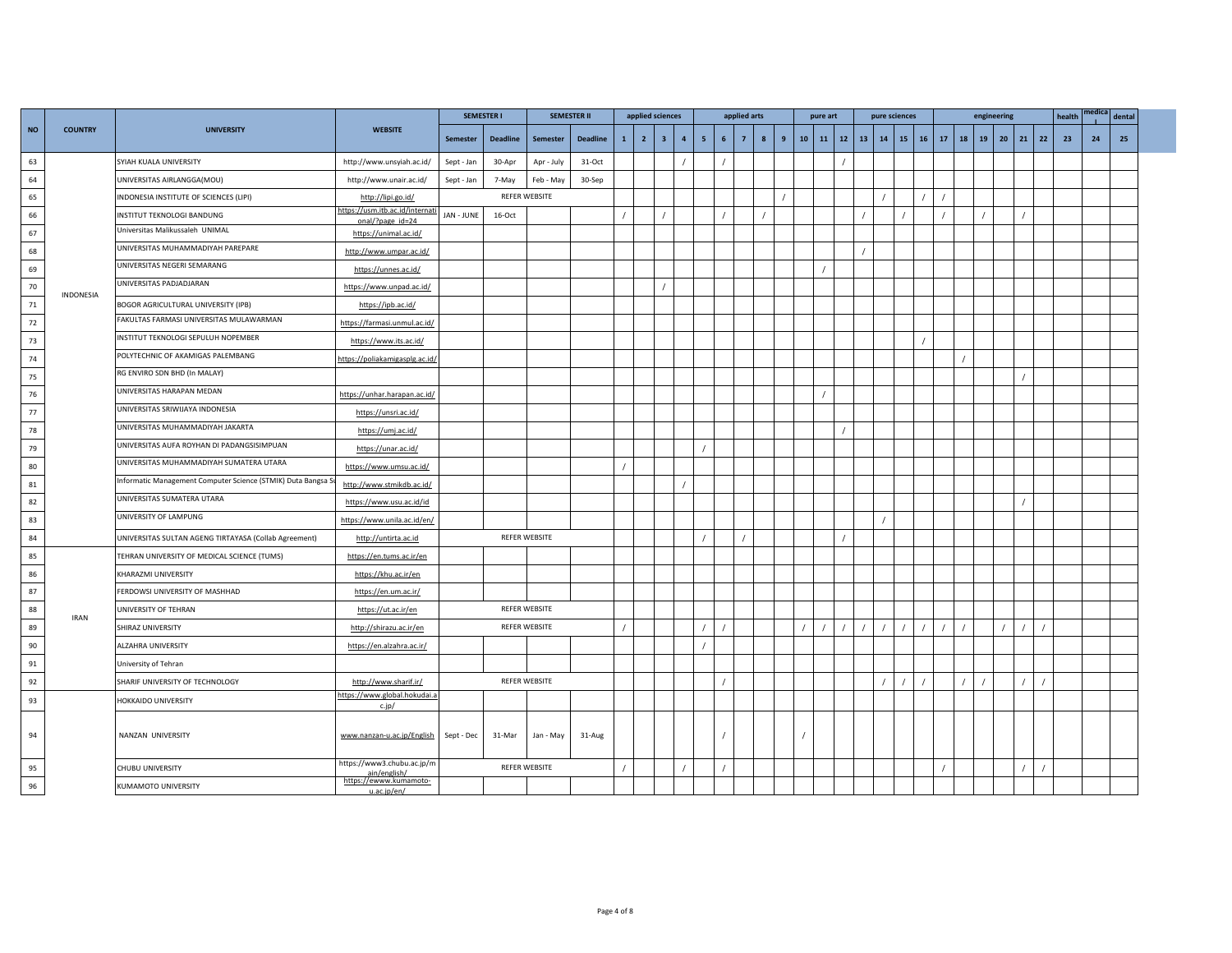|           |                |                                                          |                                                                                   | <b>SEMESTER I</b> |                 |                      | <b>SEMESTER II</b> |              | applied sciences |                |                |                |   | applied arts   |   |                | pure art      |    |    | pure sciences |              |    |    | engineering |              |    | health | edica | dental |
|-----------|----------------|----------------------------------------------------------|-----------------------------------------------------------------------------------|-------------------|-----------------|----------------------|--------------------|--------------|------------------|----------------|----------------|----------------|---|----------------|---|----------------|---------------|----|----|---------------|--------------|----|----|-------------|--------------|----|--------|-------|--------|
| <b>NO</b> | <b>COUNTRY</b> | <b>UNIVERSITY</b>                                        | <b>WEBSITE</b>                                                                    | <b>Semester</b>   | <b>Deadline</b> | <b>Semester</b>      | <b>Deadline</b>    | $\mathbf{1}$ | 2 <sup>7</sup>   | 3 <sup>1</sup> | $\overline{4}$ | 5 <sub>1</sub> | 6 | 7 <sup>7</sup> | 8 | $\overline{9}$ | $10-10$<br>11 | 12 | 13 | 14            | $15 \mid 16$ | 17 | 18 | 19          | $20 \mid 21$ | 22 | 23     | 24    | 25     |
| 97        |                | KANSAI UNIVERSITY                                        | www.kansai-u.ac.jp                                                                | Sept - Jan        | 30-Apr          | Apr - July           | 31-Oct             |              |                  |                |                |                |   |                |   |                |               |    |    |               |              |    |    |             |              |    |        |       |        |
| 98        |                | KANSAI GAIDAI UNIVERSITY                                 | www.kansaigaidai.ac.jp                                                            | Aug - Dec         | 15-May          | Jan - May            | 01-Nov             |              |                  |                |                |                |   |                |   |                |               |    |    |               |              |    |    |             |              |    |        |       |        |
| 99        |                | NAGASAKI UNIVERSITY                                      | https://www.nagasaki-<br>u.ac.ip/en/                                              |                   |                 |                      |                    |              |                  |                |                |                |   |                |   |                |               |    |    |               |              |    |    |             |              |    |        |       |        |
| 100       |                | NAGAOKA UNIVERSITY OF TECHNOLOGY                         | https://www.nagaokaut.ac.jp/                                                      |                   |                 | <b>REFER WEBSITE</b> |                    |              |                  |                |                |                |   |                |   |                |               |    |    |               |              |    |    |             |              |    |        |       |        |
| 101       |                | RITSUMEIKAN UNIVERSITY                                   | http://www.ritsumei.ac.jp/                                                        | Apr - July        | 05-Feb          | Sept - Jan           | 31-Mac             |              |                  |                |                |                |   |                |   |                |               |    |    |               |              |    |    |             |              |    |        |       |        |
| 102       |                | SETSUNAN UNIVERSITY                                      | https://www.setsunan.ac.jp/                                                       |                   |                 |                      |                    |              |                  |                |                |                |   |                |   |                |               |    |    |               |              |    |    |             |              |    |        |       |        |
| 103       |                | YOKOHAMA CITY UNIVERSITY                                 | https://www.yokohama-<br>cu.ac.jp/en/academics/exchan<br>ge/exchangeinfo/         |                   |                 | <b>REFER WEBSITE</b> |                    |              |                  |                |                |                |   |                |   |                |               |    |    |               |              |    |    |             |              |    |        |       |        |
| 104       |                | CHUO UNIVERSITY                                          | http://global.chuo-<br>u.ac.ip/english/                                           |                   |                 |                      |                    |              |                  |                |                |                |   |                |   |                |               |    |    |               |              |    |    |             |              |    |        |       |        |
| 105       |                | SAITAMA UNIVERSITY                                       | http://en.saitama-u.ac.jp                                                         |                   |                 |                      |                    |              |                  |                |                |                |   |                |   |                |               |    |    |               |              |    |    |             |              |    |        |       |        |
| 106       |                | SUGIYAMA JOGAKUEN UNIVERSITY                             | https://www.sugiyama-<br>u.ac.ip/en/                                              |                   |                 |                      |                    |              |                  |                |                |                |   |                |   |                |               |    |    |               |              |    |    |             |              |    |        |       |        |
| 107       | <b>JAPAN</b>   | KYUSHU UNIVERSITY                                        | www.kyushu-u.ac.jp/english/                                                       |                   |                 | REFER WEBSITE        |                    |              |                  |                |                |                |   |                |   |                |               |    |    |               |              |    |    |             |              |    |        |       |        |
| 108       |                | TOYOHASHI UNIVERSITY OF TECHNOLOGY                       | www.tut.ac.jp/english/                                                            | Apr - Sept        | 30-Nov          | Oct - Mar            | 31-May             |              |                  |                |                |                |   |                |   |                |               |    |    |               |              |    |    |             |              |    |        |       |        |
| 109       |                | SHIBAURA INSTITUTE OF TECHNOLOGY                         | https://www.shibaura-<br>it ac in/en/                                             | Apr - Aug         | 30-Nov          | Sept - Jan           | 30-Mar             |              |                  |                |                |                |   |                |   |                |               |    |    |               |              |    |    |             |              |    |        |       |        |
| 110       |                | UNIVERSITY OF TSUKUBA                                    | https://www.tsukuba.ac.jp/er                                                      | Apr - Sept        | 01-Dec          | Oct - Mar            | 30-Apr             |              |                  |                |                |                |   |                |   |                |               |    |    |               |              |    |    |             |              |    |        |       |        |
| 111       |                | DOSHISHA UNIVERSITY                                      | https://www.doshisha.ac.jp/                                                       | Sept - Mar        | 31-Mar          | Apr - Sept           | 15-Nov             |              |                  |                |                |                |   |                |   |                |               |    |    |               |              |    |    |             |              |    |        |       |        |
| 112       |                | HIROSHIMA UNIVERSITY                                     | https://www.hiroshima-<br>u.ac.ip/en                                              |                   |                 | REFER WEBSITE        |                    |              |                  |                |                |                |   |                |   |                |               |    |    |               |              |    |    |             |              |    |        |       |        |
| 113       |                | <b>IBARAKI UNIVERSITY</b>                                | http://cge.lae.ibaraki.ac.jp/er<br>/to_ibaraki_u/exchangestudie<br>s program.html | Apr - Aug         | 08-Oct          | Sep - Feb            |                    |              |                  |                |                |                |   |                |   |                |               |    |    |               |              |    |    |             |              |    |        |       |        |
| 114       |                | KYOTO UNIVERSITY OF FOREIGN STUDIES                      | https://www.kufs.ac.jp/en/                                                        |                   |                 | REFER WEBSITE        |                    |              |                  |                |                |                |   |                |   |                |               |    |    |               |              |    |    |             |              |    |        |       |        |
| 115       |                | KYUSHU INSTITUTE OF TECHNOLOGY                           | http://www.kyutech.ac.jp/eng                                                      |                   |                 | REFER WEBSITE        |                    |              |                  |                |                |                |   |                |   |                |               |    |    |               |              |    |    |             |              |    |        |       |        |
| 116       |                | NIIGATA UNIVERSITY OF INTERNATIONAL AND INFORMATION      | lish/<br>https://www.nuis.ac.jp/pub/                                              |                   |                 | REFER WEBSITE        |                    |              |                  |                |                |                |   |                |   |                |               |    |    |               |              |    |    |             |              |    |        |       |        |
| 117       |                | STUDIES<br>SHIBAURA INSTITUTE OF TECHNOLOGY              | mups.77<br>t.ac.jp/en/prospective/studen<br>exchange_prog/sandwich_p              | Apr - Aug         | 01-Oct          | SEP - FEB            | 01-Apr             |              |                  |                |                |                |   |                |   |                |               |    |    |               |              |    |    |             |              |    |        |       |        |
| 118       |                | Graduate School of Engineering, Osaka University         | https://www.eng.osaka-                                                            |                   |                 |                      |                    |              |                  |                |                |                |   |                |   |                |               |    |    |               |              |    |    |             |              |    |        |       |        |
| 119       |                | GRADUATE SCHOOL OF LIFE SCIENCES AND SYSTEMS ENGINEERING | http://www.lsse.kyutech.ac.jp<br>/english/                                        |                   |                 |                      |                    |              |                  |                |                |                |   |                |   |                |               |    |    |               |              |    |    |             |              |    |        |       |        |
| 120       |                | CHIBA INSTITUTE OF TECHNOLOGY                            | https://www.it-<br>chiba.ac.ip/english/                                           |                   |                 |                      |                    |              |                  |                |                |                |   |                |   |                |               |    |    |               |              |    |    |             |              |    |        |       |        |
| 121       |                | Chikushi Jogakuen University                             | https://www.chikushi.ac.jp/la                                                     |                   |                 |                      |                    |              |                  |                |                |                |   |                |   |                |               |    |    |               |              |    |    |             |              |    |        |       |        |
| 122       |                | Japan Advanced Institute of Science and Technology       | nguage/english/univ/<br>http://www.jaist.ac.jp/english                            |                   |                 |                      |                    |              |                  |                |                |                |   |                |   |                |               |    |    |               |              |    |    |             |              |    |        |       |        |
| 123       |                | NATIONAL MUSEUM OF NATURE AND SCIENCE                    | https://www.kahaku.go.jp/en                                                       |                   |                 |                      |                    |              |                  |                |                |                |   |                |   |                |               |    |    |               |              |    |    |             |              |    |        |       |        |
| 124       |                | TOKYO INSTITUTE OF TECHNOLOGY                            | elish/<br>https://www.titech.ac.jp/engli                                          |                   |                 |                      |                    |              |                  |                |                |                |   |                |   |                |               |    |    |               |              |    |    |             |              |    |        |       |        |
| 125       |                | SATBAYEV UNIVERSITY                                      | https://satbayev.university/en                                                    |                   |                 |                      |                    |              |                  |                |                |                |   |                |   |                |               |    |    |               |              |    |    |             |              |    |        |       |        |
| 126       | KAZAKHSTAN     | Al-Farabi Kazakh National University                     | https://www.kaznu.kz/en/                                                          |                   |                 |                      |                    |              |                  |                |                |                |   |                |   |                |               |    |    |               |              |    |    |             |              |    |        |       |        |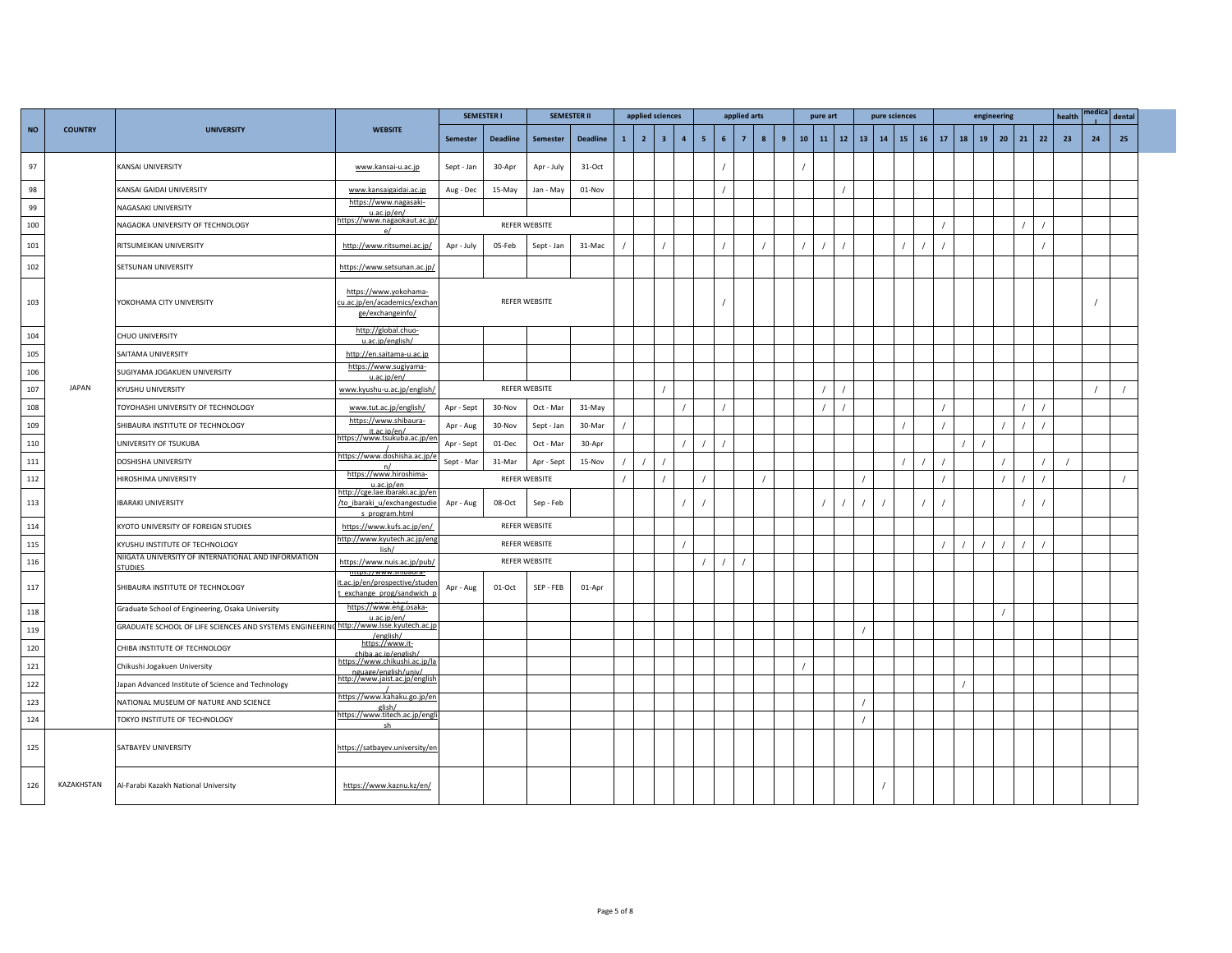|           |                |                                                      |                                                                |             | <b>SEMESTER I</b>    |                | <b>SEMESTER II</b>   |              | applied sciences |                |                |                |                | applied arts   |                       |                 | pure art |                   |    |    | pure sciences |    |    |          | engineering |          |    | health | medica | dental |  |
|-----------|----------------|------------------------------------------------------|----------------------------------------------------------------|-------------|----------------------|----------------|----------------------|--------------|------------------|----------------|----------------|----------------|----------------|----------------|-----------------------|-----------------|----------|-------------------|----|----|---------------|----|----|----------|-------------|----------|----|--------|--------|--------|--|
| <b>NO</b> | <b>COUNTRY</b> | <b>UNIVERSITY</b>                                    | <b>WEBSITE</b>                                                 | Semester    | <b>Deadline</b>      | Semester       | <b>Deadline</b>      | $\mathbf{1}$ | $\overline{2}$   | 3 <sup>7</sup> | $\overline{4}$ | 5 <sub>1</sub> | 6 <sup>1</sup> | $\overline{7}$ | $\boldsymbol{8}$<br>9 | 10 <sub>1</sub> |          | $11 \mid 12 \mid$ | 13 | 14 | 15            | 16 | 17 | 18       | 19          | 20<br>21 | 22 | 23     | 24     | 25     |  |
| 127       |                | KAZAKH BRITISH TECHNICAL UNIVERSITY                  | https://kbtu.edu.kz/en/                                        |             |                      |                |                      |              |                  |                |                |                |                |                |                       |                 |          |                   |    |    |               |    |    |          |             |          |    |        |        |        |  |
| 128       |                | HANKUK UNIVERSITY OF FOREIGN STUDIES                 | http://international.hufs.ac.kr                                | Mar - June  | 30-Oct               | Aug-Dec        | 15-Apr               |              |                  |                |                |                |                |                |                       |                 |          |                   |    |    |               |    |    |          |             |          |    |        |        |        |  |
| 129       |                | HANNAM UNIVERSITY                                    | http://int.hnu.kr/eng/                                         | Sept - Dec  | 17-Jun               | Mar - June     | 18-Dec               |              |                  |                |                |                |                |                |                       |                 |          |                   |    |    |               |    |    |          |             |          |    |        |        |        |  |
| 130       |                | SEOUL NATIONAL UNIVERSITY OF SCIENCE AND TECHNOLOGY  | https://en.seoultech.ac.kr                                     |             |                      |                |                      |              |                  |                |                |                |                |                |                       |                 |          |                   |    |    |               |    |    |          |             |          |    |        |        |        |  |
| 131       | KOREA          | KANGWON UNIVERSITY                                   | http://www.kangwon.ac.kr/e<br>nglish/main/main.php             |             |                      | REFER WEBSITE  |                      |              |                  |                |                |                |                |                |                       |                 |          | REFER WEBSITE     |    |    |               |    |    |          |             |          |    |        |        |        |  |
| 132       |                | JEONBUK NATIONAL UNIVERSITY                          |                                                                |             |                      |                |                      |              |                  |                |                |                |                |                |                       |                 |          |                   |    |    |               |    |    |          |             |          |    |        |        |        |  |
| 133       |                | CHONNAM NATIONAL UNIVERSITY                          | https://international.jnu.ac.k<br>user/indexMain.action?site   |             |                      |                |                      |              |                  |                |                |                |                |                |                       |                 |          |                   |    |    |               |    |    |          |             |          |    |        |        |        |  |
| 134       |                | CHANGWON NATIONAL UNIVERSITY, REPUBLIC OF KOREA      | https://www.changwon.ac.kr/                                    |             |                      |                |                      |              |                  |                |                |                |                |                |                       |                 |          |                   |    |    |               |    |    |          |             |          |    |        |        |        |  |
| 135       |                | SUN MOON UNIVERSITY                                  | eng/main.do<br>https://lily.sunmoon.ac.kr/Ma<br>inDefault.aspx |             |                      |                |                      |              |                  |                |                |                |                |                |                       |                 |          |                   |    |    |               |    |    |          |             |          |    |        |        |        |  |
| 136       |                | GYEONGSANG NATIONAL UNIVERSITY                       | https://eng.gnu.ac.kr/main/ March - Aug                        |             | 1st Friday<br>of Dec | Sep - Feb      | 1st Friday<br>of Sep |              |                  |                |                |                |                |                |                       |                 |          |                   |    |    |               |    |    |          |             |          |    |        |        |        |  |
| 137       | LITHUANIA      | MYKOLAS ROMERIS UNIVERSITY                           | https://www.mruni.eu/en/                                       | Feb - June  | 30-Nov               | Sept - Jan     | 01-May               |              |                  |                |                |                |                |                |                       |                 |          |                   |    |    |               |    |    |          |             |          |    |        |        |        |  |
| 138       | NIGERIA        | FEDERAL UNIVERSITY OF TECHNOLOGY AKURE, NIGERIA      | https://www.futa.edu.ng/                                       |             |                      |                |                      |              |                  |                |                |                |                |                |                       |                 |          |                   |    |    |               |    |    | $\prime$ |             |          |    |        |        |        |  |
| 139       | <b>NORWAY</b>  | THE UNIVERSITY OF AGDER                              | https://www.uia.no/en                                          |             |                      |                |                      |              |                  |                |                |                |                |                |                       |                 |          |                   |    |    |               |    |    |          |             |          |    |        |        |        |  |
| 140       | PAKISTAN       | UNIVERSITY OF CHITRAL                                | https://uoch.edu.pk                                            |             |                      |                |                      |              |                  |                |                |                |                |                |                       |                 |          |                   |    |    |               |    |    |          |             |          |    |        |        |        |  |
| 141       | PHILIPNINE     | Mindanao State University                            | https://next.msumain.edu.ph                                    |             |                      |                |                      |              |                  |                |                |                |                |                |                       |                 |          |                   |    |    |               |    |    |          |             |          |    |        |        |        |  |
| 142       |                | UNIVERSITY OF THE PHILIPPINES                        | https://up.edu.ph                                              |             |                      |                |                      |              |                  |                |                |                |                |                |                       |                 |          |                   |    |    |               |    |    |          |             |          |    |        |        |        |  |
| 143       | POLAND         | LUBLIN UNIVERSITY OF TECHNOLOGY, POLAND              | http://en.pollub.pl/                                           |             |                      |                |                      |              |                  |                |                |                |                |                |                       |                 |          |                   |    |    |               |    |    | $\prime$ |             |          |    |        |        |        |  |
| 144       |                | TOMSK STATE UNIVERSITY (NR TSU)                      | http://en.cjiap.tsu.ru/node/2                                  | 1 Sep - Feb | 15-May               | 14 Feb<br>June | 15-Nov               |              |                  |                |                |                |                |                |                       |                 |          |                   |    |    |               |    |    |          |             |          |    |        |        |        |  |
| 145       | RUSSIA         | MOSCOW STATE UNIVERSITY                              | https://www.msu.ru/en/                                         |             |                      |                |                      |              |                  |                |                |                |                |                |                       |                 |          |                   |    |    |               |    |    |          |             |          |    |        |        |        |  |
| 146       |                | UNIVERSIDAD SAN JORGE                                | https://www.usj.es/                                            |             |                      | REFER WEBSITE  |                      |              |                  |                |                |                |                |                |                       |                 |          |                   |    |    |               |    |    |          |             |          |    |        |        |        |  |
| 147       | SPAIN          | UNIVERSIDAD POLITÉCNICA DE MADRID                    | https://www.upm.es                                             |             |                      |                |                      |              |                  |                |                |                |                |                |                       |                 |          |                   |    |    |               |    |    |          |             |          |    |        |        |        |  |
| 148       |                | The Alliance of 4 Universities (A-4U)                | https://alliance4universities.e<br>u/en/                       |             |                      |                |                      |              |                  |                |                |                |                |                |                       |                 |          |                   |    |    |               |    |    |          |             |          |    |        |        |        |  |
| 149       |                | NATIONAL TAIWAN UNIVERSITY                           | www.oia.ntu.edu.tw/oia/                                        | Sept - Jan  | 31-Mar               | Feb - July     | 31-Sept              |              |                  |                |                |                |                |                |                       |                 |          |                   |    |    |               |    |    |          |             |          |    |        |        |        |  |
| 150       |                | NATIONAL CHIAO TUNG UNIVERSITY                       | https://www.nctu.edu.tw/en                                     | Sept - Jan  | 15-Apr               | Feb - June     | $15-Oct$             |              |                  |                |                |                |                |                |                       |                 |          |                   |    |    |               |    |    |          |             |          |    |        |        |        |  |
| 151       |                | NATIONAL TAIWAN UNIVERSITY OF SCIENCE AND TECHNOLOGY | https://www.ntust.edu.tw                                       |             |                      |                |                      |              |                  |                |                |                |                |                |                       |                 |          |                   |    |    |               |    |    |          |             |          |    |        |        |        |  |
| 152       | TAIWAN         | NATIONAL TSING HUA UNIVERSITY (MoU)                  | http://nthu-<br>en.site.nthu.edu.tw                            |             |                      |                |                      |              |                  |                |                |                |                |                |                       |                 |          |                   |    |    |               |    |    |          |             |          |    |        |        |        |  |
| 153       |                | WENZAO URSULINE UNIVERSITY                           | https://c041.wzu.edu.tw                                        |             |                      |                |                      |              |                  |                |                |                |                |                |                       |                 |          |                   |    |    |               |    |    |          |             |          |    |        |        |        |  |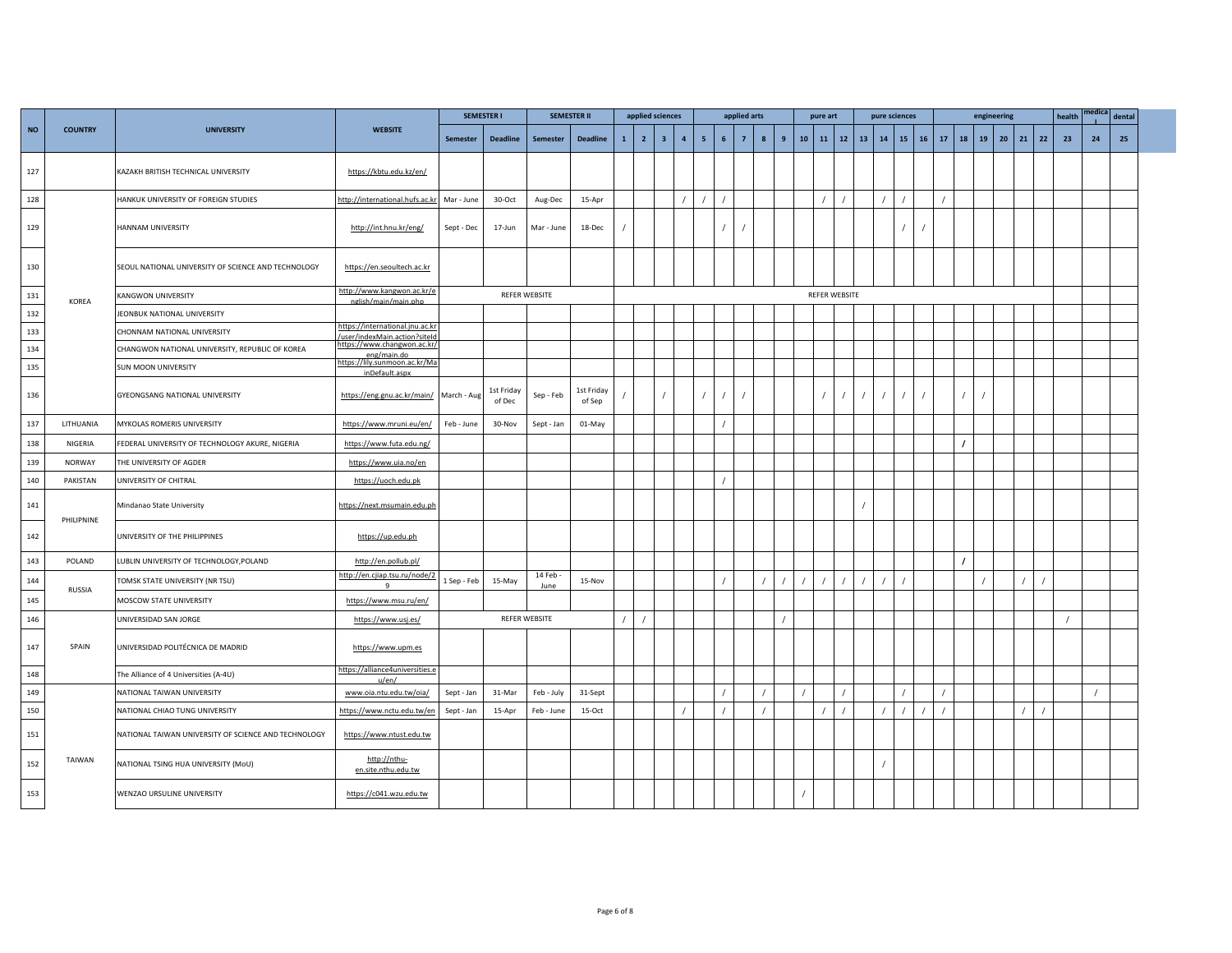|           |                |                                                                            |                                                                                           | <b>SEMESTER I</b> |                   |               | <b>SEMESTER II</b> |              | applied sciences |                |                  |                |    | applied arts    |                       |    | pure art |    |              | pure sciences |    |    |    |    | engineering |    |    |    | health | ıedica | dental |  |
|-----------|----------------|----------------------------------------------------------------------------|-------------------------------------------------------------------------------------------|-------------------|-------------------|---------------|--------------------|--------------|------------------|----------------|------------------|----------------|----|-----------------|-----------------------|----|----------|----|--------------|---------------|----|----|----|----|-------------|----|----|----|--------|--------|--------|--|
| <b>NO</b> | <b>COUNTRY</b> | <b>UNIVERSITY</b>                                                          | <b>WEBSITE</b>                                                                            | Semester          | <b>Deadline</b>   | Semester      | <b>Deadline</b>    | $\mathbf{1}$ | $\overline{2}$   | 3 <sup>2</sup> | $\boldsymbol{4}$ | 5 <sub>1</sub> | -6 | $7\overline{ }$ | 9<br>$\boldsymbol{8}$ | 10 | 11       | 12 | $13 \mid 14$ |               | 15 | 16 | 17 | 18 | 19          | 20 | 21 | 22 | 23     | 24     | 25     |  |
| 154       |                | NATIONAL TAIWAN NORMAL UNIVERSITY                                          | http://ap.itc.ntnu.edu.tw/istu<br>dent/oia/commonstyle.jsp?sn<br>01=2014082602&sno2=20140 | Sep - Jan         | L Mar - 30<br>Apr | Feb - Jun     | 1 Sep - 31<br>Oct  |              |                  |                | $\prime$         |                |    |                 |                       |    |          |    |              |               |    |    |    |    |             |    |    |    |        |        |        |  |
| 155       |                | KASETSART UNIVERSITY                                                       | https://www.ku.ac.th/english<br>/aboutku.php                                              |                   |                   | REFER WEBSITE |                    |              |                  |                |                  |                |    |                 |                       |    |          |    |              |               |    |    |    |    |             |    |    |    |        |        |        |  |
| 156       |                | <b>HAKSIN UNIVERSITY</b>                                                   | https://www.tsu.ac.th/eng/ab<br>out.php                                                   |                   |                   | REFER WEBSITE |                    |              |                  |                |                  |                |    |                 |                       |    |          |    |              |               |    |    |    |    |             |    |    |    |        |        |        |  |
| 157       |                | CHIANG MAI UNIVERISTY                                                      | http://www.cmu.ac.th/                                                                     | Aug - Nov         | 30-Mar            | Jan - Apr     | 30-Aug             |              |                  |                |                  |                |    |                 |                       |    |          |    |              |               |    |    |    |    |             |    |    |    |        |        |        |  |
| 158       |                | PRINCE OF SONGKLA UNIVERSITY                                               | https://en.psu.ac.th                                                                      | June - oct        | 30-Jan            | Oct - Mar     | 30-May             |              |                  |                |                  |                |    |                 |                       |    |          |    |              |               |    |    |    |    |             |    |    |    |        |        |        |  |
| 159       |                | MAHIDOL UNIVERSITY                                                         | https://mahidol.ac.th                                                                     |                   |                   | REFER WEBSITE |                    |              |                  |                |                  |                |    |                 |                       |    |          |    |              |               |    |    |    |    |             |    |    |    |        |        |        |  |
| 160       |                | Asian Institute of Technology                                              | https://www.ait.ac.th                                                                     |                   |                   |               |                    |              |                  |                |                  |                |    |                 |                       |    |          |    |              |               |    |    |    |    |             |    |    |    |        |        |        |  |
| 161       |                | COLLEGE OF MANAGEMENT MAHIDOL UNIVERSITY                                   | https://www.cm.mahidol.ac.t<br>h/cmmu/                                                    |                   |                   |               |                    |              |                  |                |                  |                |    |                 |                       |    |          |    |              |               |    |    |    |    |             |    |    |    |        |        |        |  |
| 162       | THAILAND       | FACULTY OF LIBERAL ARTS, RAJAMANGALA UNIVERSITY OF<br>TECHNOLOGY SRIVIJAYA | nttps://www.rmutsv.ac.th/en                                                               |                   |                   |               |                    |              |                  |                |                  |                |    |                 |                       |    |          |    |              |               |    |    |    |    |             |    |    |    |        |        |        |  |
| 163       |                | KING MONGKUT'S UNIVERSITY OF TECHNOLOGY THONBURI,<br><b>HAILAND</b>        | https://global.kmutt.ac.th                                                                |                   |                   |               |                    |              |                  |                |                  |                |    |                 |                       |    |          |    |              |               |    |    |    |    |             |    |    |    |        |        |        |  |
| 164       |                | PRINCESS OF NARADHIWAS UNIVERSITY                                          | http://www.pnu.ac.th/en/                                                                  |                   |                   |               |                    |              |                  |                |                  |                |    |                 |                       |    |          |    |              |               |    |    |    |    |             |    |    |    |        |        |        |  |
| 165       |                | RAJAMANGALA UNIVERSITY OF TECHNOLOGY SRIVAJAYA                             | https://www.rmutsv.ac.th/en                                                               |                   |                   |               |                    |              |                  |                |                  |                |    |                 |                       |    |          |    |              |               |    |    |    |    |             |    |    |    |        |        |        |  |
| 166       |                | SILPAKORN UNIVERSITY (MoA)                                                 | nttps://www.su.ac.th/en/abo<br>ut.php                                                     |                   |                   |               |                    |              |                  |                |                  |                |    |                 |                       |    |          |    |              |               |    |    |    |    |             |    |    |    |        |        |        |  |
| 167       |                | SILPAKORN UNIVERSITY (Students and Staff Exchange Agreement)               | https://www.su.ac.th/en/abo<br>ut.php                                                     |                   |                   |               |                    |              |                  |                |                  |                |    |                 |                       |    |          |    |              |               |    |    |    |    |             |    |    |    |        |        |        |  |
| 168       |                | SONGKHLA RAJABHAT UNIVERSITY                                               | https://www.skru.ac.th/eng/                                                               |                   |                   |               |                    |              |                  |                |                  |                |    |                 |                       |    |          |    |              |               |    |    |    |    |             |    |    |    |        |        |        |  |
| 169       |                | Southeast Asian Human Rights and Peace Network                             | https://seahrn.net                                                                        |                   |                   |               |                    |              |                  |                |                  |                |    |                 |                       |    |          |    |              |               |    |    |    |    |             |    |    |    |        |        |        |  |
| 170       | NETHERLANDS    | IUA ISLAMIC FACULTY AMSTERDAM                                              | https://www.i-ua.nl                                                                       |                   |                   |               |                    |              |                  |                |                  |                |    |                 |                       |    |          |    |              |               |    |    |    |    |             |    |    |    |        |        |        |  |
| 171       |                | MANISA CELAL BAYAR UNIVERSITY                                              | https://en.mcbu.edu.tr                                                                    |                   |                   |               |                    |              |                  |                |                  |                |    |                 |                       |    | $\prime$ |    |              |               |    |    |    |    |             |    |    |    |        |        |        |  |
| 172       | <b>TURKI</b>   | KOCAELI UNIVERSITY                                                         | nttp://www.kocaeli.edu.tr/int                                                             |                   |                   |               |                    |              |                  |                |                  |                |    |                 |                       |    |          |    |              |               |    |    |    |    |             |    |    |    |        |        |        |  |
| 173       |                | <b>ISTANBUL MEDENIYET UNIVERSITY</b>                                       | https://www.medeniyet.edu.t<br>r/en                                                       |                   |                   |               |                    |              |                  |                |                  |                |    |                 |                       |    |          |    |              |               |    |    |    |    |             |    |    |    |        |        |        |  |
| 174       | UNITED ARAB    | University of Sharjah                                                      | https://www.sharjah.ac.ae/en<br>/Pages/default.aspx                                       |                   |                   |               |                    |              |                  |                |                  |                |    |                 |                       |    |          |    |              |               |    |    |    |    |             |    |    |    |        |        |        |  |
| 175       | Emirates       | EMIRATES COLLEGE OF TECHNOLOGY                                             | https://ect.ac.ae/en/home/                                                                |                   |                   |               |                    |              |                  |                |                  |                |    |                 |                       |    |          |    |              |               |    |    |    |    |             |    |    |    |        |        |        |  |
| 176       |                | King's College of London                                                   | https://www.kcl.ac.uk                                                                     |                   |                   |               |                    |              |                  |                |                  |                |    |                 |                       |    |          |    |              |               |    |    |    |    |             |    |    |    |        |        |        |  |
| 177       |                | QUEEN MARY UNIVERSITY OF LONDON (MoU)                                      | https://www.gmul.ac.uk                                                                    |                   |                   |               |                    |              |                  |                |                  |                |    |                 |                       |    |          |    |              |               |    |    |    |    |             |    |    |    |        |        |        |  |
| 178       |                | QUEEN MARY UNIVERSITY OF LONDON                                            | https://www.qmul.ac.uk                                                                    |                   |                   |               |                    |              |                  |                |                  |                |    |                 |                       |    |          |    |              |               |    |    |    |    |             |    |    |    |        |        |        |  |
| 179       | UK             | University of Southampton                                                  | <u>nttps://www.southampton.ac</u>                                                         |                   |                   |               |                    |              |                  |                |                  |                |    |                 |                       |    |          |    |              |               |    |    |    |    |             |    |    |    |        |        |        |  |
| 180       |                | NOTTINGHAM TRENT UNIVERSITY                                                | .uk<br>https://www.ntu.ac.uk/interr                                                       |                   |                   |               |                    |              |                  |                |                  |                |    |                 |                       |    |          |    |              |               |    |    |    |    |             |    |    |    |        |        |        |  |
|           |                |                                                                            | ational/ntu-global/contact-<br>https://www.roehampton.ac.                                 |                   |                   |               |                    |              |                  |                |                  |                |    |                 |                       |    |          |    |              |               |    |    |    |    |             |    |    |    |        |        |        |  |
| 181       |                | UNIVERSITY OF ROEHAMPTON                                                   | uk                                                                                        |                   | 2 JAN - 15        |               | $2$ JUL - $1$      |              |                  |                |                  |                |    |                 |                       |    |          |    |              |               |    |    |    |    |             |    |    |    |        |        |        |  |
| 182       |                | KING'S COLLEGE OF LONDON                                                   | https://www.kcl.ac.uk                                                                     | SEP - DEC         | MAC               | JAN - MAY     | OCT                |              |                  |                |                  |                |    |                 |                       |    |          |    |              |               |    |    |    |    |             |    |    |    |        |        |        |  |
| 183       |                | UNIVERSITY OF SOUTH ALABAMA                                                | https://www.southalabama.e<br>u/departments/ie/studvabr                                   |                   | APRIL             |               | <b>OCTOBER</b>     |              |                  |                |                  |                |    |                 |                       |    |          |    |              |               |    |    |    |    |             |    |    |    |        |        |        |  |
| 184       |                | WESTERN MICHIGAN UNIVERSITY                                                | https://wmich.edu/studyabro<br>ad/exchangeapplication                                     |                   | 15-Feb            |               | 01-Oct             |              |                  |                |                  |                |    |                 |                       |    |          |    |              |               |    |    |    |    |             |    |    |    |        |        |        |  |
| 185       | USA            | ARIZONA STATE UNIVERSITY                                                   | https://www.asu.edu                                                                       |                   |                   |               |                    |              |                  |                |                  |                |    |                 |                       |    |          |    |              |               |    |    |    |    |             |    |    |    |        |        |        |  |
| 186       |                | ST COUD STATE UNIVERSITY, MINNESOTA                                        | https://www.stcloudstate.edu                                                              |                   |                   |               |                    |              |                  |                |                  |                |    |                 |                       |    |          |    |              |               |    |    |    |    |             |    |    |    |        |        |        |  |
| 187       |                | PACIFIC NORTHWEST COLLEGE OF ART (Now merge with<br>Willamette University) | ://pnca.edu/academics/<br>pecial/international-                                           |                   | 16-Apr            |               | 30-Oct             |              |                  |                |                  |                |    |                 |                       |    |          |    |              |               |    |    |    |    |             |    |    |    |        |        |        |  |
| 188       |                | Hanoi National University of Education                                     | http://english.hnue.edu.vn/                                                               |                   |                   |               |                    |              |                  |                |                  |                |    |                 |                       |    |          |    |              |               |    |    |    |    |             |    |    |    |        |        |        |  |